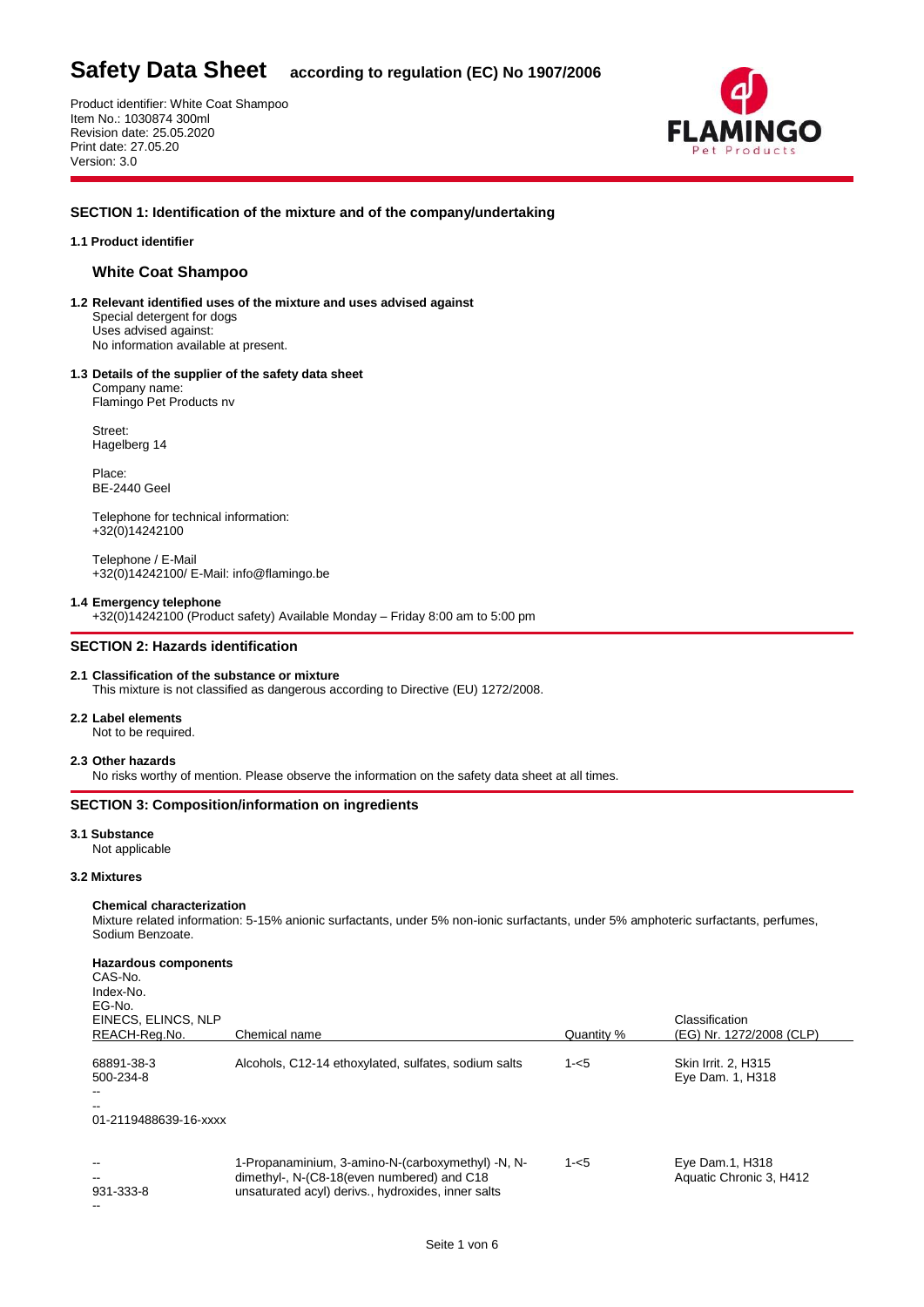Product identifier: White Coat Shampoo Item No.: 1030874 300ml Revision date: 25.05.2020 Print date: 27.05.20 Version: 3.0



01-2119489410-39-xxxx Full text of H-phrases: see section 16.

# **SECTION 4: First aid measures**

# **4.1 Description of first aid measures**

**After inhalation:** Under normal usage, it is not expectect of exposition through inhalation. **After contact with skin:** After contact with skin, wash immediately with: Water **After contact with eyes:** If product gets into the eye, keep eyelid open and rinse immediately with large quantities of water. **After ingestion:** Rinse mouth immediately and drink large quantities of water. Do not cause vomiting, foam.

- **4.2 Most important symptoms and effects, both acute and delayed** See section 11
- **4.3 Indication of any immediate medical attention and special treatment needed** Treat symptomatically.

#### **SECTION 5: Firefighting measures**

# **5.1 Suitable extinguishing media**

Atomized water. extinguishing powder, Foam.

**5.2 Special hazards arising from the substance or mixture** In case of fire and/or explosion do not breathe fumes.

#### **5.3 Advice for firefighters**

Wear chemical resistant suit. In case of fire: Wear self-contained breathing apparatus.

### **Additional information**

Use water spray/stream to protect personnel and to cool endangered containers.

# **SECTION 6: Accidental release measures**

**6.1 Personal precautions, protective equipment and emergency procedures** Guide people to safety.

# **6.2 Environmental precautions**

Do not empty into drains or the aquatic environment.

**6.3 Methods and material for containment and cleaning up**

Absorb with liquid-binding material (e.g. sand, diatomaceous earth, acid- or universal binding agents).

**6.4 Reference to other sections** Protection measures see section 7 and 8.

# **SECTION 7: Handling and storage**

# **7.1 Precautions for safe handling**

Do not mix with other products Keep safe from eyes Do not drink, smoke or eat while you are working with the product. After work wash your hands.

**7.2 Conditions for safe storage, including any incompatibilities** Protect against: Frost.

Recommended storage temperature: +5 - +30°C

# **7.3 Specific end use(s)**

No information available at present.

# **SECTION 8: Exposure controls/personal protection**

Additional information about design of technical systems: No further data; see item 7.

# **8.1 Control parameters**

Components with critical values that require monitoring at the workplace:

# **DNELs**

1-Propanaminium, 3-amino-N-(carboxymethyl)-N,N-dimethyl-, N-(C8-18 and C18-unsatd. acyl) derivs., inner salts Oral DNEL (population) 7.5 mg/kg bw/day (Long-term - systemic effects) Dermal DNEL (worker) 12.5 mg/kg bw/day (Long-term - systemic effects)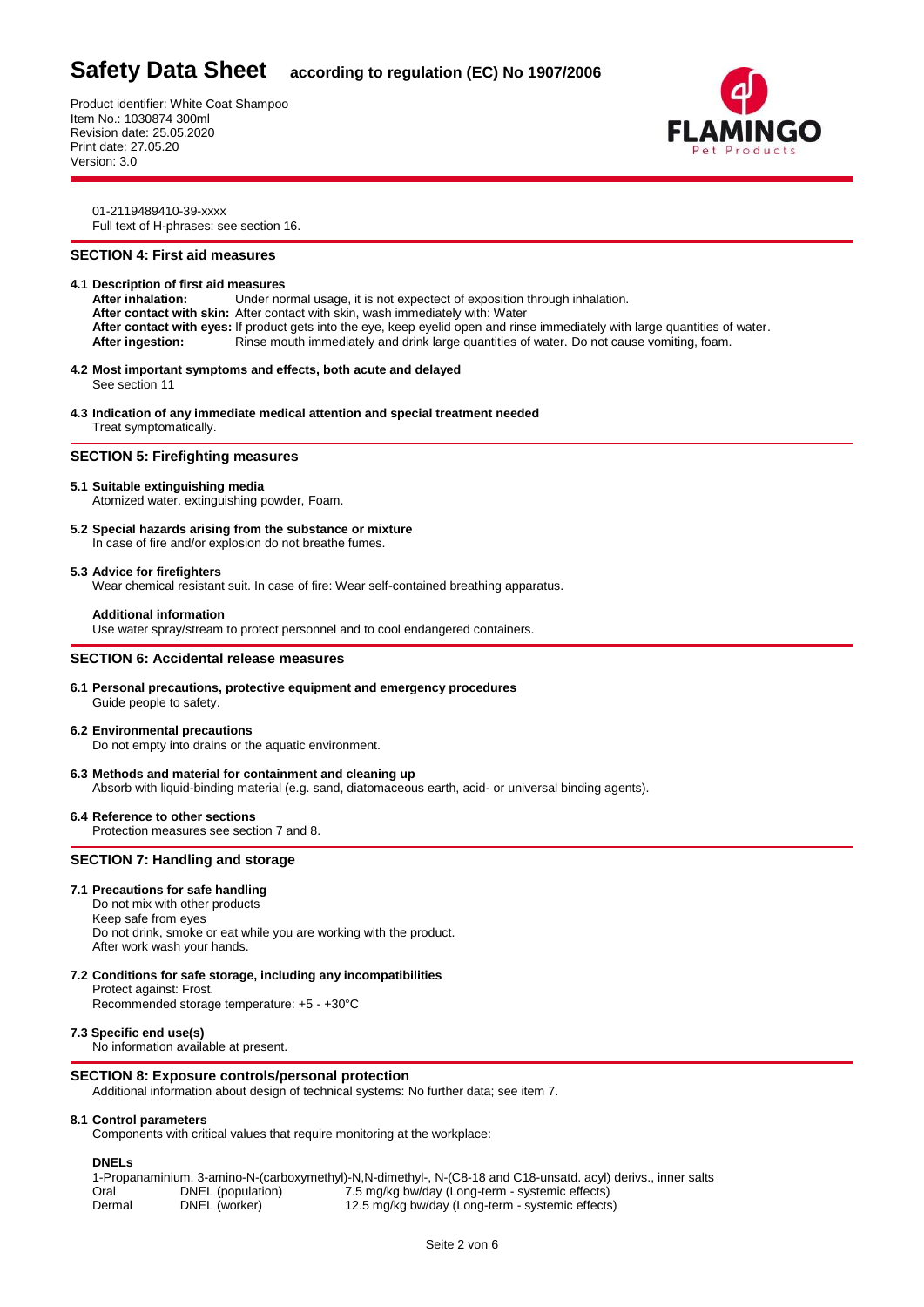Product identifier: White Coat Shampoo Item No.: 1030874 300ml Revision date: 25.05.2020 Print date: 27.05.20 Version: 3.0



| Inhalative           | DNEL (population)<br>DNEL (worker)                                   | 7.5 mg/kg bw/day (Long-term - systemic effects)<br>44 mg/m <sup>3</sup> (Long-term - systemic effects)        |
|----------------------|----------------------------------------------------------------------|---------------------------------------------------------------------------------------------------------------|
|                      | DNEL (population)                                                    | 13.04 mg/m <sup>3</sup> (Long-term - systemic effects)                                                        |
| <b>PNECs</b>         |                                                                      |                                                                                                               |
|                      |                                                                      |                                                                                                               |
|                      |                                                                      | 1-Propanaminium, 3-amino-N-(carboxymethyl)-N,N-dimethyl-, N-(C8-18 and C18-unsatd. acyl) derivs., inner salts |
| PNEC aqua            |                                                                      | $0.013$ mg/l (fresh water)                                                                                    |
|                      |                                                                      | 0.001 mg/l (marine water)                                                                                     |
| <b>PNEC</b>          |                                                                      | 3,000 mg/l (STP (sewage treatment plant))                                                                     |
| <b>PNEC</b>          |                                                                      | 0.8 mg/kg dw (soil)                                                                                           |
| <b>PNEC</b> sediment |                                                                      | 14.8 mg/kg dw (fresh water)                                                                                   |
|                      |                                                                      | 1.48 mg/kg dw (marine water)                                                                                  |
| <b>DNELS</b>         |                                                                      |                                                                                                               |
|                      | CAS: 68891-38-3 Alcohols, C12-14 ethoxylated, sulfates, sodium salts |                                                                                                               |
| Oral                 | DNEL (population)                                                    | 15 mg/kg bw/day (Long-term - systemic effects)                                                                |
| Dermal               | DNEL (worker)                                                        | 2.750 mg/kg bw/day (Long-term - systemic effects)                                                             |
|                      | DNEL (population)                                                    | 1.650 mg/kg bw/day (Long-term - systemic effects)                                                             |
| Inhalativ            | DNEL (worker)                                                        | 175 mg/m <sup>3</sup> (Long-term - systemic effects)                                                          |
|                      | DNEL (population)                                                    | 52 mg/m <sup>3</sup> (Long-term - systemic effects)                                                           |
| <b>PNECs</b>         |                                                                      |                                                                                                               |
|                      | CAS: 68891-38-3 Alcohols, C12-14 ethoxylated, sulfates, sodium salts |                                                                                                               |
| PNEC aqua            |                                                                      | 0,24 mg/l (fresh water)                                                                                       |
|                      |                                                                      | 0,024 mg/l (marine water)                                                                                     |
| <b>PNEC</b>          |                                                                      | 10.000 mg/l (sewage treatment plant)                                                                          |
| <b>PNEC</b>          |                                                                      | 7,5 mg/kg dw (soil)                                                                                           |
| <b>PNEC</b> sediment |                                                                      | 0,917 mg/kg (fresh water)                                                                                     |
|                      |                                                                      | 0,092 mg/kg (marine water)                                                                                    |
|                      |                                                                      |                                                                                                               |

Additional information: The lists that were valid during the compilation were used as basis.

#### **8.2 Exposure controls**

Personal protective equipment

| Hand protection:                | Not necessary.                                                                                  |
|---------------------------------|-------------------------------------------------------------------------------------------------|
| Eye protection:                 | Not necessary.                                                                                  |
| Respiratory protection:         | With correct and proper use, and under normal conditions, breathing protection is not required. |
| Occupational exposure controls: | If using chemicals the usual precaution have to be observed.                                    |

# **SECTION 9: Physical and chemical properties**

### **9.1 Information on basic physical and chemical properties**

- 
- 
- 
- 
- 
- 

#### **9.2 Other information**

Other data have not been determined.

# **SECTION 10: Stability and reactivity**

#### **10.1 Reactivity**

None if used as intended

# **10.2 Chemical stability**

Stable under normal temperature and pressure conditions

### **10.3 Possibility of hazardous reactions**

None if used as intended

# **10.4 Conditions to avoid**

None

- **10.5 Incompatible materials** None
- **10.6 Hazardous decomposition products** None
- Physical state: Liquid  **Boiling point (1013 hPa): Ca. 100°C.**<br>- Colour: Violet Boiling point in Belefed Boiling point in Belefed Boiling point in Belefed Boiling point in Belefed Boiling point in Belefed Bo
- Colour: Violet Flashpoint: Deleted<br>- Odour: Perfumed Flashpoint: Deleted Odour: Perfumed Flashpoint: Deleted
- Odour: Perfumed  **Ignition temperature: Deleted** Ignition temperature: Deleted<br>- Melting point: -1°C.
- Melting point: -1°C.<br>- Melting point: -1°C.<br>- Density (20°C): Ca. 1,02g/cm<sup>3</sup> Vater solubility (20°C): Complete miscibl
	-
- Density (20°C): Ca. 1,02g/cm<sup>3</sup><br>- Water solubility (20°C): Complete miscible pH-Value: Ca.6<br>- Viscosity / dynamic (20°C): Ca.1500 mPa. - Viscosity / dynamic (20°C): Ca.1500 mPa.s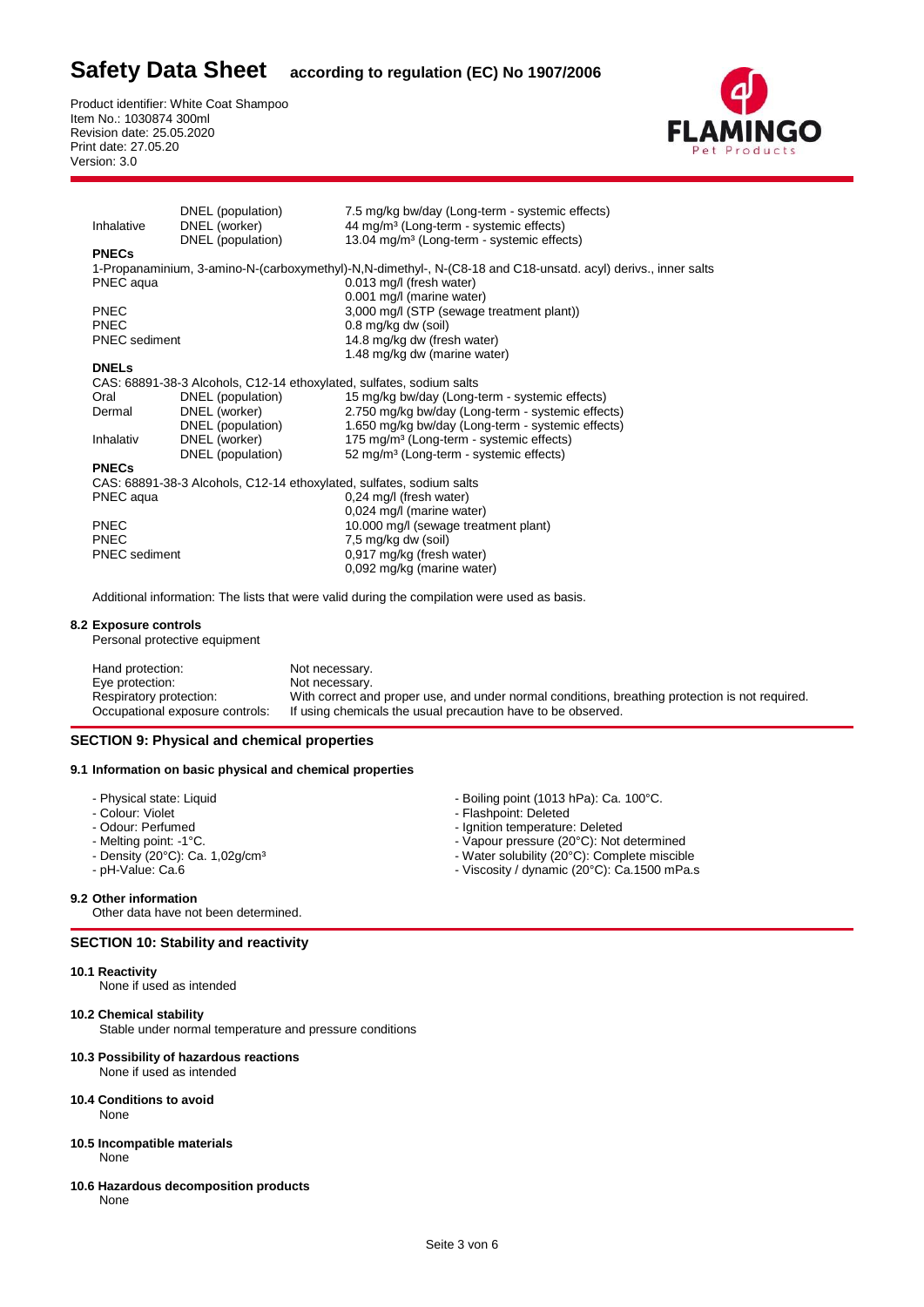Product identifier: White Coat Shampoo Item No.: 1030874 300ml Revision date: 25.05.2020 Print date: 27.05.20 Version: 3.0



# **SECTION 11: Toxicological information**

#### **11.1 Information on toxicological effects**

#### **Acute toxicity**

1-Propanaminium, 3-amino-N-(carboxymethyl)-N,N-dimethyl-, N-(C8-18 and C18-unsatd. acyl) derivs., inner salts Oral LD50 2430 mg/kg (rat) Dermal LD50 > 5000 mg/kg (rat)

CAS: 68891-38-3 Alcohols, C12-14 ethoxylated, sulfates, sodium salts Oral LD50 4.100 mg/kg (Ratte) Dermal LD50 >2.000 mg/kg (Ratte)

#### **Skin corrosion/irritation**

Based on the available data the classification criteria are not met.

#### **Serious eye damage/irritation**

Based on the available data the classification criteria are not met.

#### **Respiratory or skin sensitisation**

Based on the available data the classification criteria are not met.

# **CMR effects (carcinogenity, mutagenicity and toxicity for reproduction)**

**Germ cell mutagenicity** Based on available data, the classification criteria are not met.

#### **Carcinogenicity**

Based on available data, the classification criteria are not met.

#### **Reproductive toxicity** Based on available data, the classification criteria are not met.

**STOT-single exposure**

Based on available data, the classification criteria are not met.

#### **STOT-repeated exposure**

Based on available data, the classification criteria are not met.

#### **Aspiration hazard**

Based on available data, the classification criteria are not met.

#### **Other information**

Under normal use health injuries are not known or expected.

### **SECTION 12: Ecological information**

#### **12.1 Toxicity**

#### **Aquatic toxicity:**

|              | 1-Propanaminium, 3-amino-N-(carboxymethyl)-N,N-dimethyl-, N-(C8-18 and C18-unsatd, acyl) derivs., inner salts |
|--------------|---------------------------------------------------------------------------------------------------------------|
| LC 50/96 h   | $>1-10$ mg/l (fish)                                                                                           |
| EC 50 / 48 h | 1.9 mg/l (Daphnia)                                                                                            |
| EC 50 / 72 h | >1-10 mg/l (Desmodesmus subspicatus)                                                                          |
| <b>NOEC</b>  | 0.1-1 mg/l (Oncorhynchus mykiss)                                                                              |
|              | 0.3 mg/l (Daphnia magna) (21 d)                                                                               |
|              |                                                                                                               |
|              | CAS: 68891-38-3 Alcohols, C12-14 ethoxylated, sulfates, sodium salts                                          |

LC 50 / 96 h 7,1 mg/l (Fische)<br>EC 50 / 48 h 7.2 mg/l (Daphnia 7,2 mg/l (Daphnia magna) EC 50 / 96 h 7,5 mg/l (Algen) NOEC 0,27 mg/l (Daphnia magna) (21 Tage) 0,95 mg/l (Algen)

# **12.2 Persistence and degradability**

Readily biodegradable

#### **12.3 Bioaccumulative potential**

No data available

# **12.4 Mobility in soil**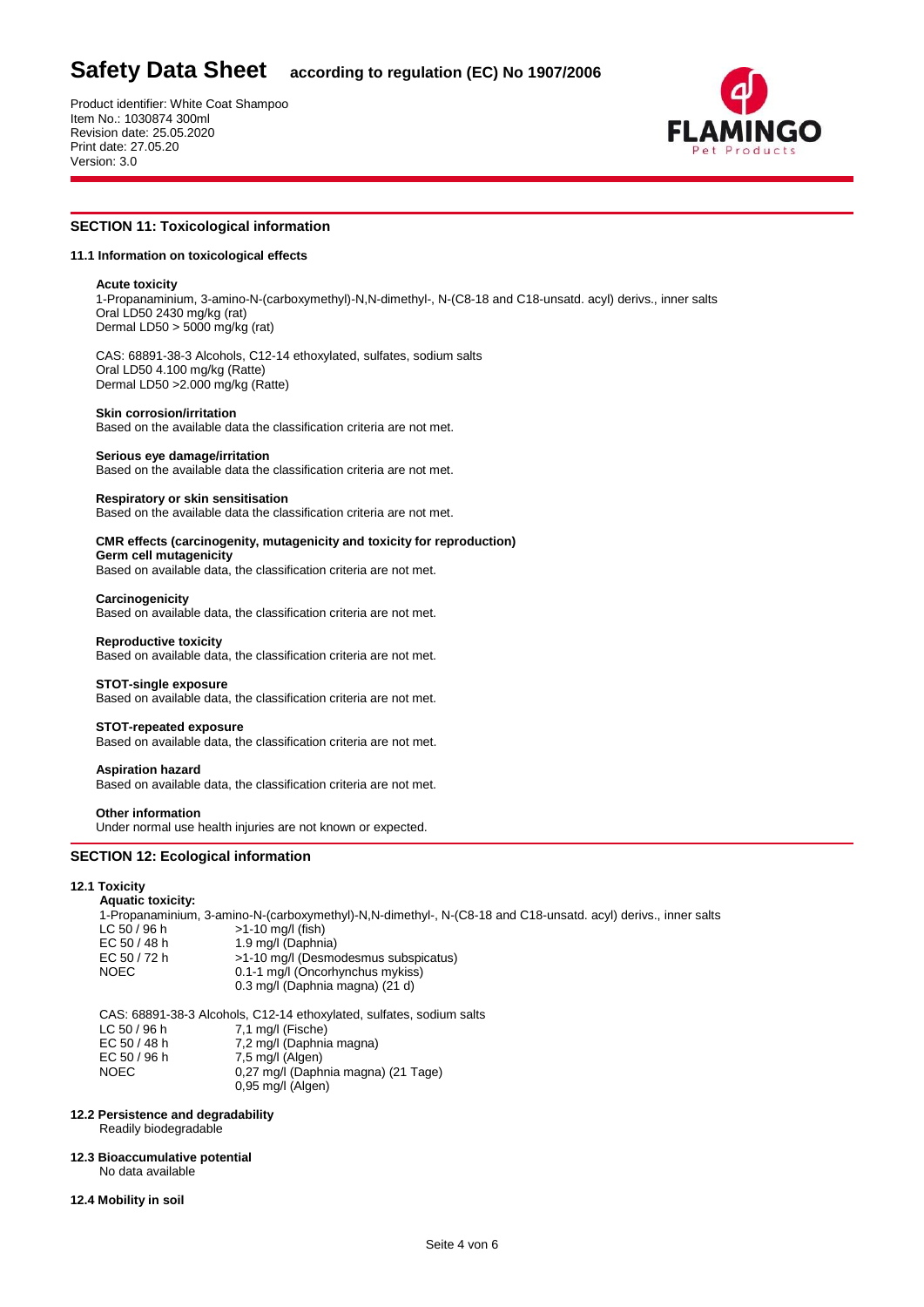Product identifier: White Coat Shampoo Item No.: 1030874 300ml Revision date: 25.05.2020 Print date: 27.05.20 Version: 3.0



No data available

#### **12.5 Results of PBT and vPvB assessment**

 PBT: Not applicable. vPvB: Not applicable.

**12.6 Other adverse effects** No data available

# **SECTION 13: Disposal considerations**

# **13.1 Waste treatment methods**

#### **For the substance / mixture / residual amounts Product**

EC disposal code no.:

 The waste codes are recommendations based on the scheduled use of this product. Owing to the user's specific conditions for use and disposal, other waste codes may be allocated under certain circumstances. (2014/955/EU) Small amounts diluted with water, dispose with wastewater. **Packaging** Completely emptied packing can be re-cycled. Waste disposal number: 150102

# **SECTION 14: Transport information**

#### **14.1 UN-No**

Not regulated as a dangerous good

# **14.2 Proper shipping name:**

Not regulated as a dangerous good

#### **14.3 Class(es)**

No dangerous goods under the provisions of ADR road transport / RID railway transport / AND / IMDG sea transport / IATA air transport

# **14.4 Packing group**

Not regulated as a dangerous good

#### **14.5 Environmental hazards** Dangerous for the environment: No

**14.6 Special precautions for user**

See section 6-8

**14.7 Transport in bulk according to Annex II of MARPOL73/78 and the IBC Code** This product is not intended for transport in bulk.

# **SECTION 15: Regulatory information**

# **15.1 Safety, health and environmental regulations/legislation specific for the mixture**

# **EU regulatory information**

According to regulation (EC) No 648/2004 Volatile organic compounds (VOC) by 2010/75/EU: < 0,05g / 100g

# **National regulatory information (D):**

Water contaminating class (D): 1 - slightly water contaminating.

#### **15.2 Chemical Safety Assessment**

Chemical safety assessments for this mixture were not carried out.

# **SECTION 16: Other information**

**Classification for mixtures and used evaluation method according to regulation (EC) 1207/2008 [CLP]** See SECTION 2.1 (classification).

#### **Relevant H- and EUH-phrases (number and full text)**

| H315 | Causes skin irritation    |
|------|---------------------------|
| H318 | Causes serious eye damage |